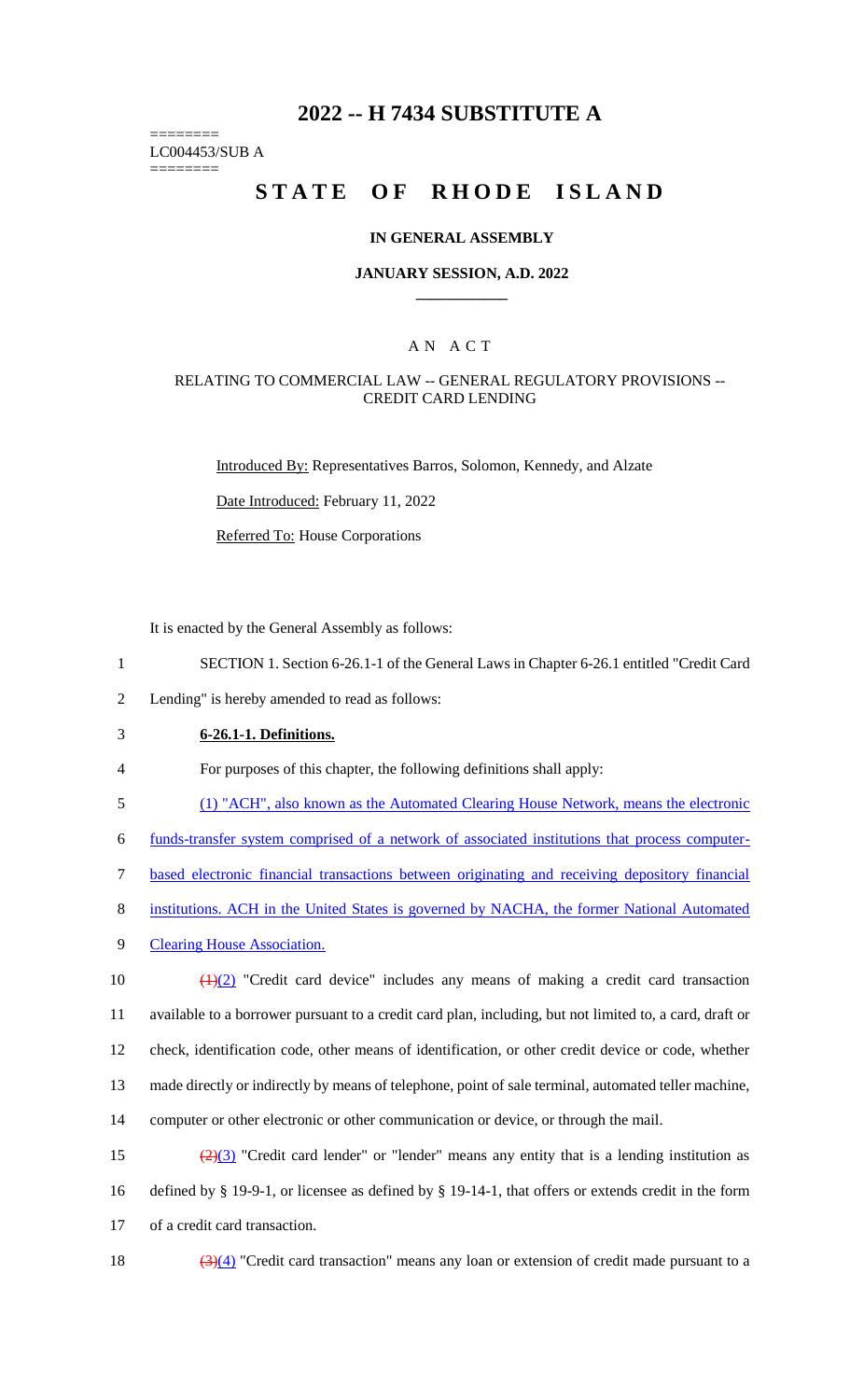credit card plan. Without limitation of the foregoing, a credit card transaction may be extended under a credit card plan by a credit card lender's acquisition of obligations arising out of the honoring by a merchant or other third-party; a credit card lender or other financial institution (whether chartered or organized under the laws of this or any other state, the District of Columbia, the United States or any district, territory or possession of the United States, or any foreign country); or a government or governmental subdivision or agency of a credit card device.

(4)(5) "Credit card plan" or "plan" means any arrangement or plan between a borrower and

a credit card lender or issuer, including, without limitation, lines of credit directly between a

- borrower and a credit card lender or issuer, for open-end, revolving extensions of credit made
- 10 available through a credit card device or other means of settlement between the credit card lender

11 or issuer and the merchant, such as ACH or electronic-only credit card devices, provided, however,

- said "credit card plan" or "plan" does not include an extension of credit the repayment of which is
- secured by real property.
- SECTION 2. This act shall take effect upon passage.

LC004453/SUB A ========

========